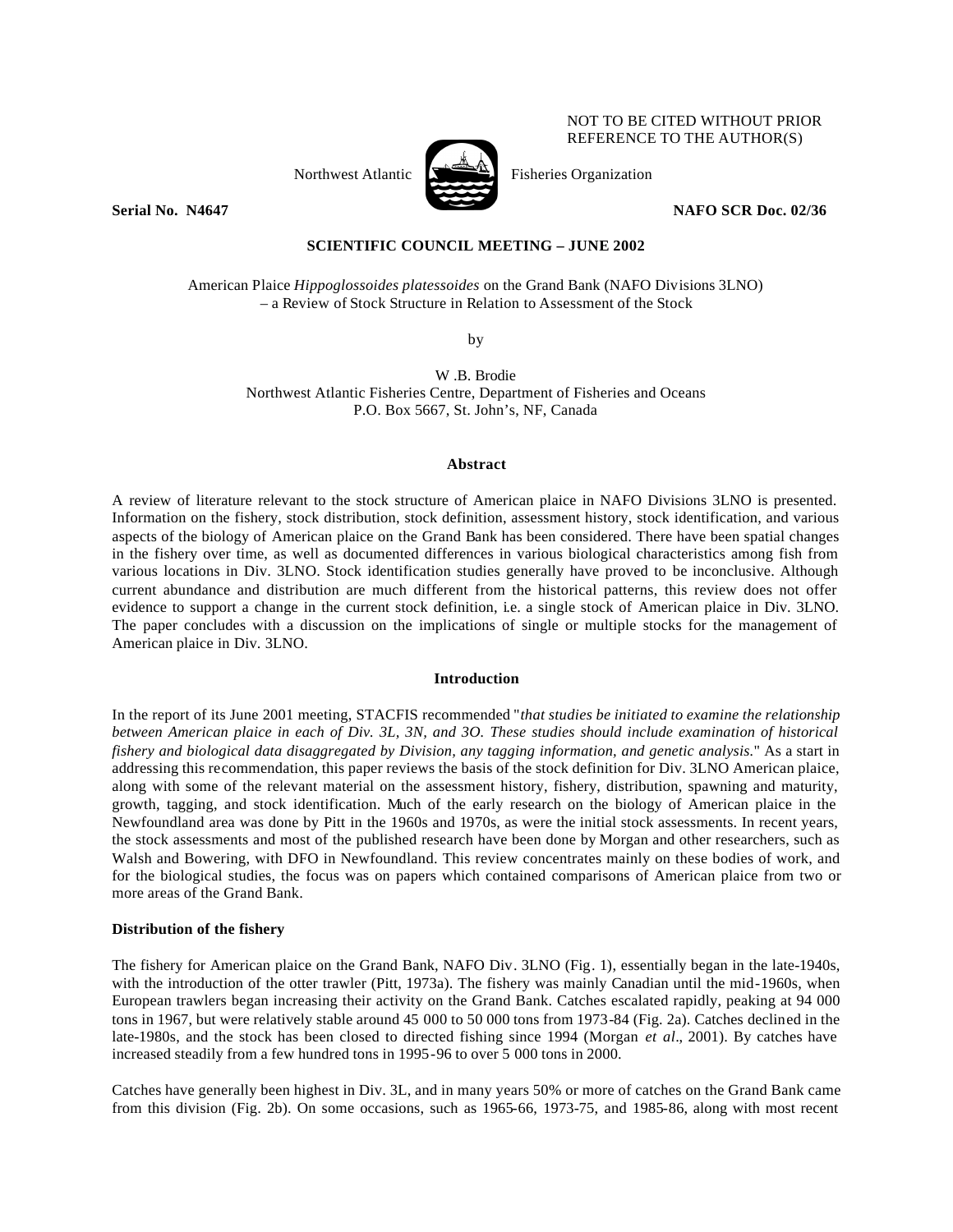years, catches in Div. 3N have exceeded those in Div. 3L. There are numerous reasons for this, including changes in abundance and distribution of American plaice, changes in fishing patterns in the mixed fisheries for American plaice and other widely distributed species such as cod, yellowtail flounder, and skate, and introduction of large amounts of effort from new fishing fleets. Catches from Div. 3O were usually the lowest of the three Divisions in a given year.

Pitt (1967) reported that the largest commercial concentrations of American plaice occurred on the wide northern and northeastern slopes of the Grand Bank, in depths between 73 and 183 m., and on the eastern slope in depths between 73 and 274 m. The fishery on the southern and southeast portions of the Grand Bank usually occurred on concentrations of fish between 64 and 110 m deep. These depths were fished consistently for American plaice over the years, but some American plaice have been caught in deeper waters, particularly as by-catch in the fishery for Greenland halibut which began in Div. 3L in the late-1980s. The majority of catch in recent years has come from shallow water in Div. 3N, mainly as by-catch in the otter trawl fisheries for skate and yellowtail flounder, although by-catches still occur in the deeper areas.

As has been documented on numerous occasions, there are problems with the catch statistics for American plaice in Div. 3LNO. These include unknown discards by Spanish pair trawler and Canadian otter trawler fleets in the early years, unreported and misreported catches in the mid-1980s to early-1990s, and catches for which species composition of flatfish, and/or Divisional breakdowns of catches, and/or vessel flag-state were not reported. In many years, estimates of catch from a variety of sources, including observers and surveillance authorities, have been used by Scientific Council to derive best estimates of catch for its stock assessments. The data presented in Fig. 2a and 2b include these estimates. Catches by Division for 1960-89 were taken from Brodie *et al*. (1993), and estimates of proportions by Division for 1990-99 were taken from catches reported to NAFO. Total catches for 1990-1999 were taken from Morgan *et al.* (2001), where it was also reported that the catch for Div. 3LNO combined in 2000 was 5176 tons. In considering the catches during the 1990's for which no Divisional breakdown was available, it is likely that most of this fish was caught in Div. 3N.

An inshore fishery, conducted mainly by gillnets in the bays of the Avalon Peninsula in Div. 3L, began in the 1960s and catches from 1972-89 ranged from 1 700 to 4 800 tons per year, averaging about 3 500 tons/year during the 1980s (Brodie *et al*., 1990). Catch at age from these catches was included with the data from offshore catches in the assessments of Div. 3LNO American plaice.

# **Distribution and trends in abundance**

American plaice are widely distributed throughout the Northwest Atlantic, with highest densities generally occurring on the Grand Bank (Bowering and Brodie, 1991). In Div. 3LNO, American plaice are found in inshore areas in Div 3L, in the shallowest areas on the Grand Bank (Virgin Rocks, Southeast Shoal), and in all depths including the slopes of the Bank, where they have been found in waters as deep as 1 400 m (Iglesias *et al*., 1994). Brodie *et al*., (1993) compared distribution maps of American plaice from spring surveys in Div. 3LNO from 1978-92. Distributions remained widespread on the Grand Bank during this period, despite a large change in abundance. Analyses in Morgan *et al.* (2001), including data from the 1996-2000 surveys, confirm that American plaice are still distributed throughout Div. 3LNO. A comparison of the distributions in Div. 3LNO from spring surveys in 1978 and 2000 is shown in Fig. 3.

Research vessel survey data are available for this stock from the 1950s to the present, and stratified random surveys have been conducted in Div. 3LNO since 1971. Table 1 and Fig. 4a show the trends in abundance, by Division, from the spring surveys of 1985-2000 (Morgan *et al*., 2001). The sharp decline in abundance shown by the spring surveys in the late-1980s and early-1990s has been well documented in the assessments of this stock, and has been confirmed in other indices, such as USSR/Russian surveys, and Canadian fall surveys. The VPA from the most recent assessment (Morgan *et al*., 2001), which is for Div. 3LNO combined, showed good agreement with the spring surveys, and indicated a fairly steady decline in population size from 1975 to 1995. The American plaice biomass from that assessment was estimated to be about 10% of the levels in the late-1970s and early-1980s.

From the survey results, it is apparent that the decline in abundance has not been uniform over the entire Grand Bank. The decline appears to have been most severe in Div. 3L, intermediate in Div. 3N, and least severe in Div. 3O (Table 1, Fig. 4a). Although the ratio of minimum to maximum survey values in 1985-2000 is less than 11% for all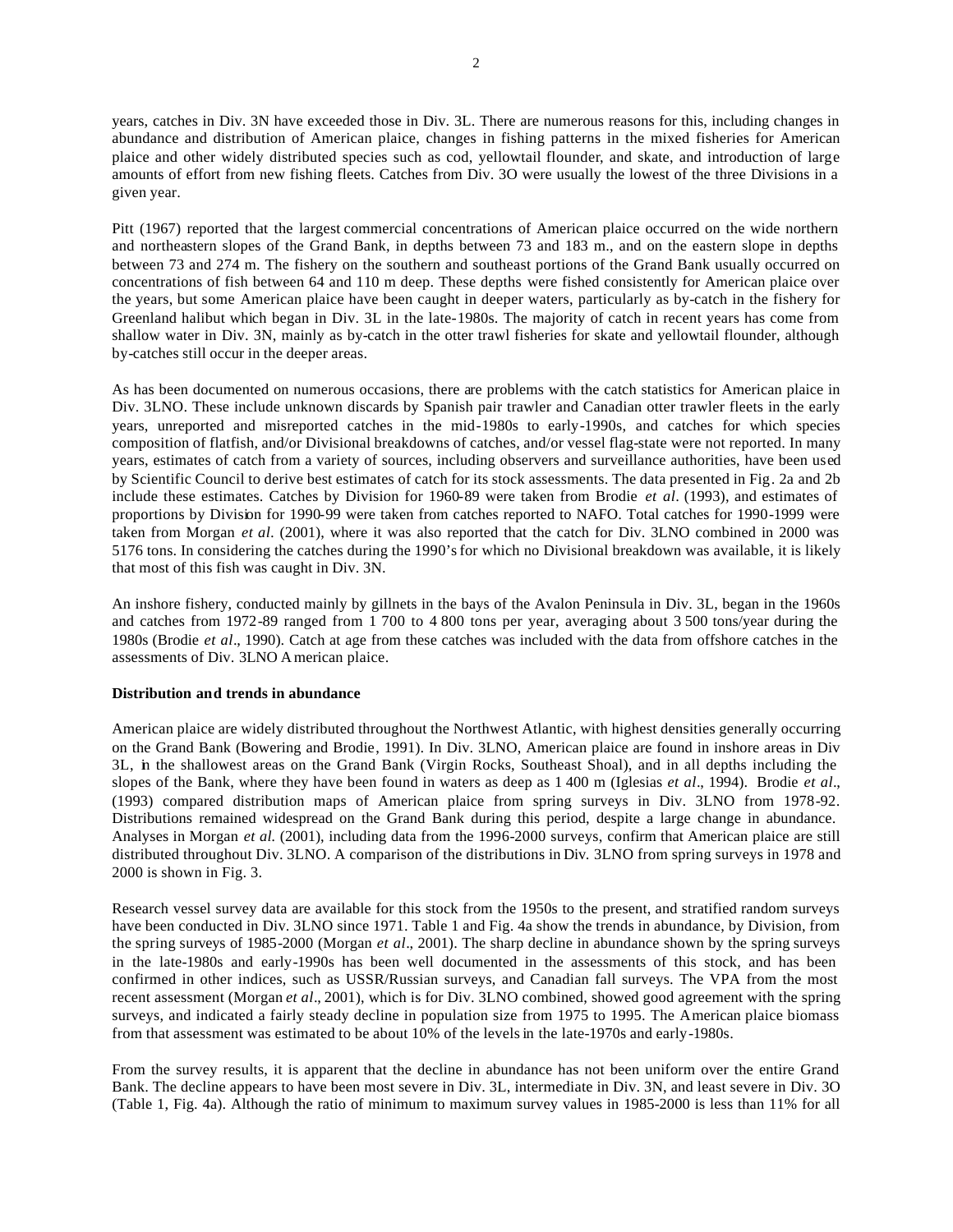3 Divisions, recent values in Div. 3L have remained well below the average of these years, while those in Div. 3O are similar to the average (Table 1). In the 1985-89 period, Div 3L accounted for 70% on average of the Div. 3LNO abundance in the spring surveys, declining to less than 40% in subsequent periods (1990-95, 1996-2000, Fig. 4b and 5). Div. 3N accounted for 16-25% on average during these three time periods, while the percentage in Div 3O increased from 14% to 36% to 48% over the three intervals. Although there are seasonal differences in the pattern of American plaice distribution on the Grand Bank (Morgan and Brodie, 1991), results from fall surveys in Div. 3LNO from 1990-2000 generally agreed with those from the spring surveys, in terms of trends in abundance and relative distribution. Spring surveys conducted by Spain in the NAFO Regulatory Area of Div. 3NO (outside the Canadian 200-mile limit) indicate a substantial increase in abundance and biomass of American plaice in this area from 1997- 2000 (Duran Munoz *et al*., 2001).

In both spring and fall surveys, Morgan *et al*. (2001) showed that the largest concentration of fish in each year since 1996 has been in the southeast portion of Div. 3O, often extending into Div. 3N (Fig. 3). Furthermore, the spring surveys show that the proportion of American plaice biomass located north of 45 degrees N latitude on the Grand Bank has declined from about 85% in 1985-89 to about 40% in surveys since 1993, and is only 31% in 2001 (Fig. 6). Thus the conclusion that the current distribution of American plaice on the Grand Bank is located more to the south, particularly in southeastern Div. 3O, than it was in the 1980s and earlier. Nevertheless, abundance in many areas of the Grand Bank is much reduced compared to levels in the late-1970s and early- to mid-1980s. Not surprisingly, the trends in catches over time have generally followed the trends in abundance and distribution, although there have been some exceptions.

There is also evidence that American plaice have been distributed in deeper, warmer waters since at least the early-1990s, during a period of lower than average bottom temperatures (Morgan 2001, Colbourne *et al*., 1997). An earlier paper by Walsh and Brodie (1988) showed that unusually large catches (e.g. 3.75 tons in a 30 minute tow) of American plaice were found in depths around 500 m in a small area of Div. 3L during a research vessel survey in 1987. The authors noted that this concentration of American plaice in the depth observed was most unusual, and that there was no survey or commercial fishery data to suggest that this had occurred previously. Wells *et al.* (1988) examined distribution of Div. 3LNO American plaice from surveys during 1977-87, and found that catches from the deeper, warmer waters were usually low, and often zero. Iglesias *et al.* (1994) reported on trends in the distribution of American plaice by-catches in the Spanish deepwater fishery for Greenland halibut in Div. 3L in the early -1990s.

## **Original stock definition and assessment history**

Pitt (1971) considered that there were two main stocks, one in Div. 3L, and the other in a relatively small area along the southeast and eastern slope of the Grand Bank, (in Div. 3N). This was based on the location of the fishery, on tagging studies that showed minimal migration between the northern and southern parts of the Bank, and on differences in growth rates and age compositions of the fish in the 2 areas. Pitt (1973a) did note, however, that although Div. 3L and 3N were dealt with separately, there was a strong possibility that recruitment in Div. 3N depended on Div. 3L, probably as pelagic larvae. In a review of the delineation of American plaice stocks, emphasizing Div. 3LNO, Pitt (1975b) said that it appeared that plaice on the Grand Bank occurred in relatively isolated groups, instead of large aggregate populations. He stated that conservation of the Div. 3LNO stock would be enhanced by possibly assigning separate TACs to the three Divisions, or possibly a combination such as Div. 3L and Div. 3NO. He expressed concerns that assigning a TAC for all of Div. 3LNO potentially could allow overexploitation within an individual Division. He also felt that accuracy of assessments would be improved by reporting data in units smaller than ICNAF Divisions, noting that the definition of ICNAF Divisions in the early-1950s pertained more to the reporting of cod, haddock, and redfish catches.

The first documented assessments of American plaice on the Grand Banks occurred in ICNAF in the early-1970s (Pitt, 1970, 1971), and the first TAC was established by that organization, for the fishery in 1973, was 60 000 tons for Div. 3LNO combined. The value of 60 000 tons was arrived at by adding values of 32 000 for Div. 3L, 20,000 for Div. 3N, and 8 000 for Div. 3O, although the rationale for the combined TAC was not specified (ICNAF, 1972). The first assessments were carried out on the Div. 3L and 3N components separately, by sex, using virtual population analysis, although Pitt (1973b) also used a Schaefer model. Brodie (1990) reviewed the assessments of the stock up to 1989, and Table 2 shows how the assessments evolved up to the present time. From 1980 onward, assessments were done with sexes combined, although the catch at age and survey indices were calculated for each sex, and then added together. From 1979-88, data from Div. 3O were not included in the analyses, due mainly to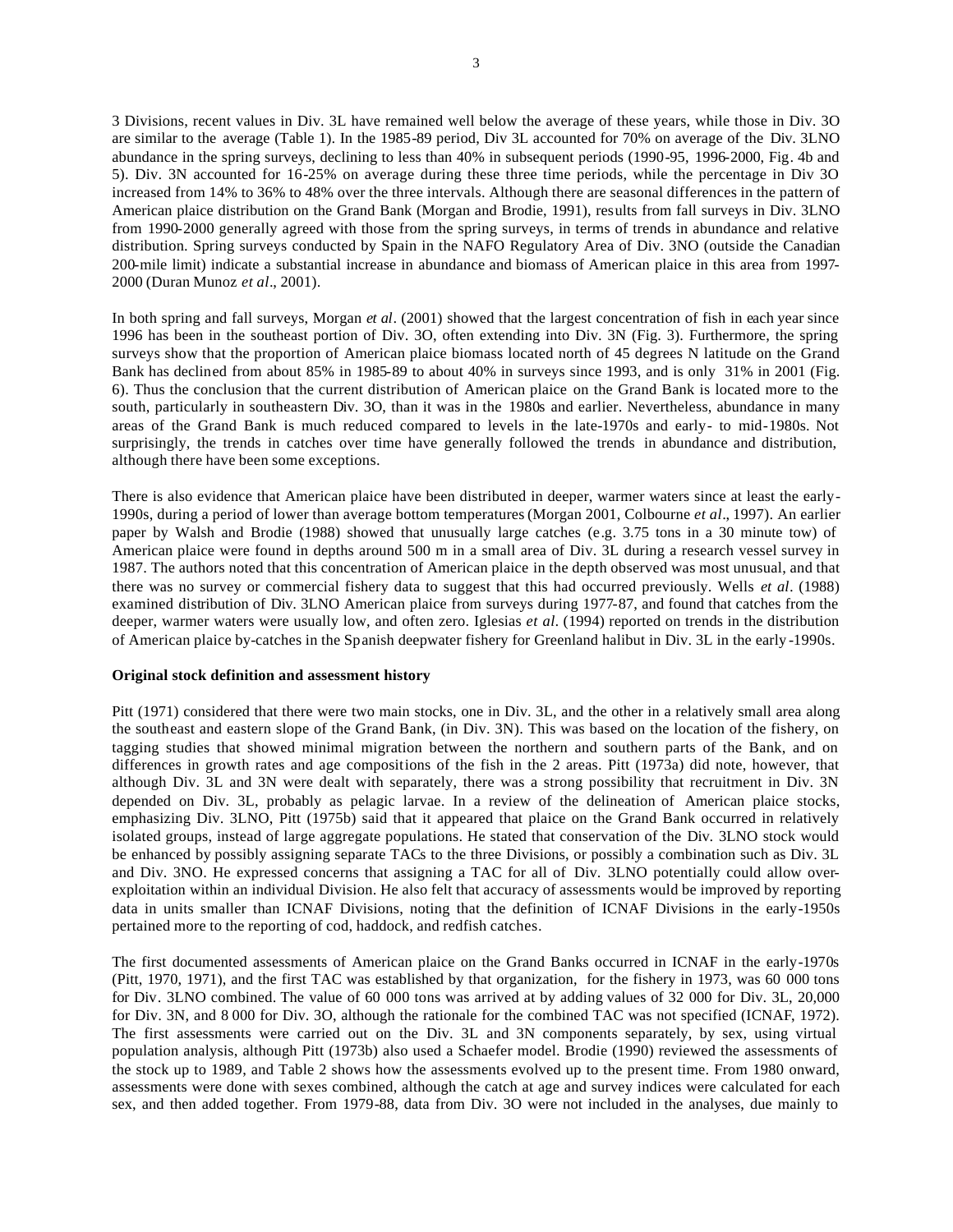lack of commercial sampling data from earlier years, and TACs for Div. 3LNO were arrived at by adding a value for recent mean catch from Div. 3O to the projected catches from assessment of Div. 3LN data. The most recent assessment within NAFO (Morgan *et al*., 2001) uses the ADAPT framework, is calibrated with data from the spring and fall Canadian surveys, and treats all catch at age and indices as Div. 3LNO combined.

### **Spawning and nursery areas**

Pitt (1966) examined sexual maturity and spawning of American plaice on the Grand Bank and adjacent areas, concluding that there were no specific spawning grounds for this species. He found that the areas with the largest concentrations of American plaice in the northwest Atlantic, which were in Div. 3L, were also the areas of greatest spawning activity. Based on data from numerous research vessel surveys, Pitt concluded that the spawning of American plaice was widely distributed. In an earlier paper, Pitt (1964) found no significant differences in the fecundity-length relationships of American plaice from three areas - the southern and northern slopes of the Grand Bank and from St. Mary's Bay. Zamarro (1990, 1992) also examined fecundity, although his studies were limited to fish from the southern Grand Bank and Flemish Cap.

Nevinsky and Serebryakov (1973) reported on icthyoplankton studies done by research vessels from PINRO from 1959-1970, as well as observations on maturity stages of American plaice collected from 1954-1970, on the continental slope from Labrador to the Scotian Shelf. They concluded that the most intensive spawning occurred on the northern part of the Grand Bank, and that spawning seemed to be less intensive on the southern parts of the Bank. Spawning of American plaice was found to be widespread on most of the continental shelf from Labrador to the Gulf of Maine. The authors found that larvae of American plaice were generally observed in the same habitats as eggs, at or near the spawning locations, and given what they said were "low current velocities at the Grand Bank spawning locations", they suggested that American plaice in the early stages of development do not drift far from the spawning grounds.

Morgan (2001) examined times and locations of American plaice spawning in Div. 3LNO from Canadian survey data collected during 1971 to 1999. Her analysis was consistent with the previous studies, in that spawning appeared to be widespread, without specific spawning locations. She found little interannual variation, except that in recent years spawning occurred in deeper waters and that spawning females were more abundant in Div 3NO than in Div. 3L. She noted that these changes reflect changes in stock distribution which began in the early-1990s. American plaice in Div. 3L spawned later than those in Div. 3NO, and there was a significant trend towards later spawning in the 1990s.

Walsh (1994a) compared life history traits and spawning characteristics of American plaice on both sides of the Atlantic Ocean, and concluded that with the exception of the Barents Sea population, no spawning migration or large scale spawning aggregation occurs in this species. His summary of numerous studies was that spawning appeared to occur throughout the range occupied by the various populations. It is interesting to note that of the 6 areas he examined to compare early life history traits, only the Grand Bank had no available information on egg size, hatch size, and hatch time.

Pitt (1967) noted that large quantities of young American plaice lived on the shallow parts of the Grand Bank, and that these locations probably acted as nursery areas for the large commercial concentrations along the seaward slope of the Grand Bank. Walsh (1982) proposed that juvenile American plaice were concentrated in certain areas of the Grand Bank, often overlapping with the distribution of adults. Based mainly on a series of research vessel surveys specifically designed to measure juvenile flatfish abundance and distribution, the location of specific "oceanic nursery sites" was subsequently identified (Walsh, 1991). These were fairly large geographic areas where most of the young American plaice on the Grand Bank were located. The areas are best described as the north/northeast slope of the Grand Bank in Div 3L, most of the southern Grand Bank outside the Canadian 200 mile limit, and the area in Div. 3O encompassing the southwest slope of the Bank, as well as Whale Deep (Walsh *et al*., 1995). However, Walsh *et al.* (2001b) noted that there have been shifts in the spatial pattern of juvenile distribution on the Grand Bank during the 1990's, and that this may be related to reductions in stock size. The areas of formerly high densities of American plaice juveniles, on the Tail of the Bank and northern slope, now contain few juveniles, with most of the young fish in recent surveys being found in Div. 3O.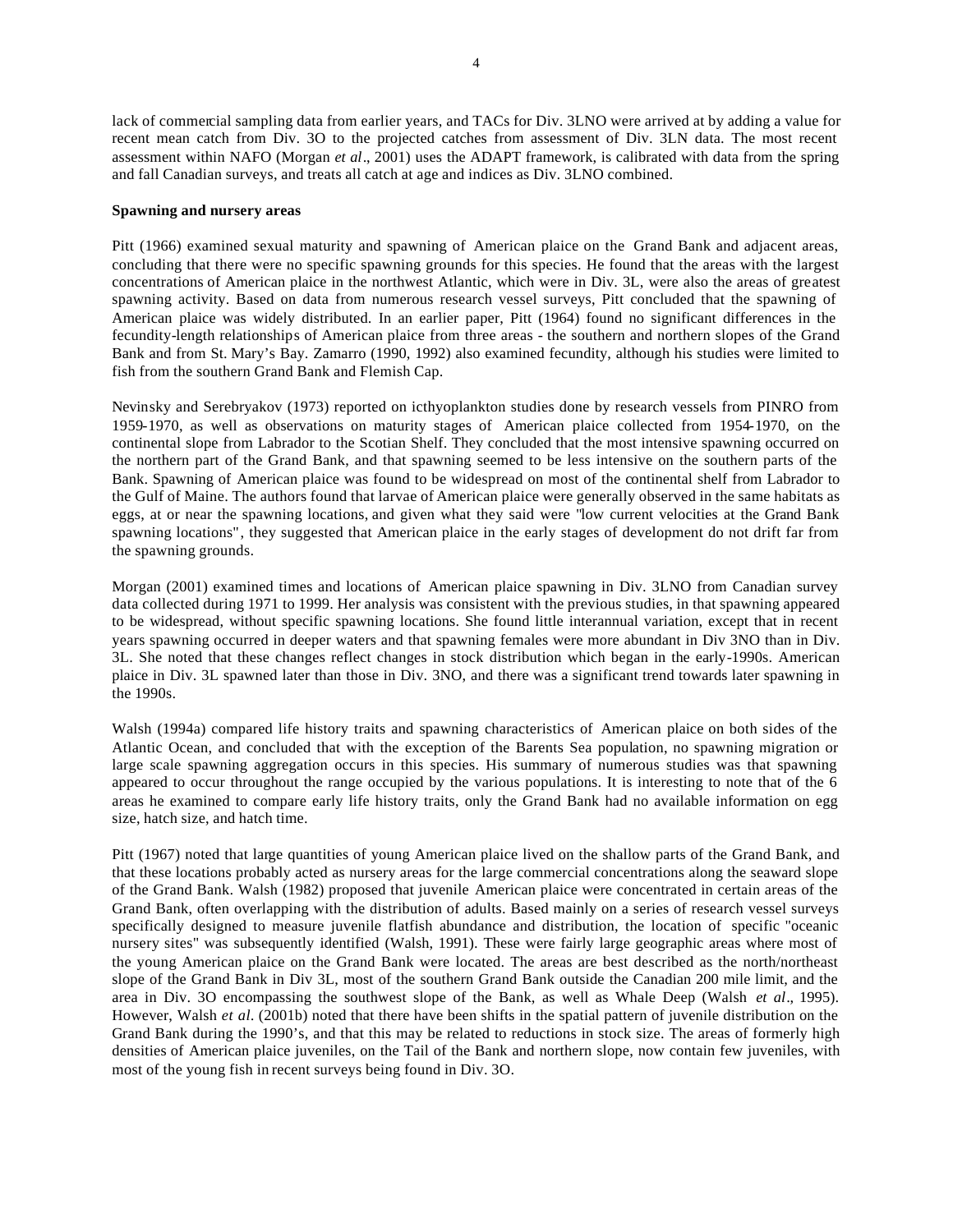## **Tagging studies**

There have been two tagging programs directed at American plaice on the Grand Bank by researchers working out of St. John's, NF. The first, reported on by Pitt (1969), tagged 4653 American plaice with Petersen discs at 6 locations on the Grand Bank and 1 in St. Mary's Bay, at various times in 1954, 1959, and 1961. The second, reported on by Morgan (1996), tagged 9715 juvenile and 3154 adult American plaice, also with Petersen discs, in four research vessel trips from 1990 to 1993. The results of both studies indicate that American plaice on the Grand Bank are generally rather sedentary, and do not appear to undergo long distance migrations for any reason.

Pitt's study found that most returns were within 30 n. miles of the tagging site, even up to 7 years after tagging. There were, however, a number of tags recovered more than 60 n. miles from the tagging locations. He concluded that "the Grand Bank apparently has a large number of relatively sedentary stocks of this species". He also stated that St. Mary's Bay probably supported a resident population, despite the fact that only 7 of 499 tagged fish were recovered, and of these seven, four were recaptured outside St. Mary's Bay, one of which was caught on the eastern Grand Bank. However, one of the difficulties in interpreting the inshore tagging, which occurred in 1954, was the low level of inshore landings of American plaice prior to the mid -1960s.

Morgan's study indicated that recaptures of juvenile American plaice were found at an average distance of 34 n miles from the tagging site, and that the average distance for adults was 52 n. miles. She also found no evidence of large-scale migrations, but that unlike the earlier tagging, many of the fish released in Div. 3L were recaptured in Div. 3NO, indicating mixing between these areas. However, she noted that the Div. 3L tagging positions in Pitt's study were along the eastern edge of the Grand Bank, while the Div. 3L releases in the 1990s were more on top of the Bank.

## **Other stock identification studies**

A few studies have been directed at stock differentiation of American plaice in the Northwest Atlantic, including the Grand Bank. Pitt (1963) noted that no significant differences existed in vertebral numbers between any of the Grand Bank samples, but that averages for the Grand Bank were significantly higher than averages for nearby areas, such as Gulf of St. Lawrence, Flemish Cap, and Labrador Shelf. He cited differences in the time of spawning, larval drift, and inclusion of numerous year-classes in the samples as possible explanations for the low degree of variability over the whole area. He found no significant differences in anal fin ray counts taken from Div. 3K, many areas of the Grand Bank, St. Mary's Bay, and St. Pierre Bank (Pitt, 1975b). He concluded that vertebral and fin ray counts were not very useful in delineating American plaice stocks. Based on these studies, and other information from tagging and growth, he also concluded that there was probably considerable intermingling of pre-metamorphosis individuals over the whole of the Grand Bank, but likely very little mixing between different groups after the fish had settled and undergone metamorphosis.

Bowering *et al.* (1998) looked at morphometric characteristics of American plaice from 18 sampling locations in the Newfoundland and Labrador area of the northwest Atlantic, including 13 from the Grand Bank. Their analyses indicated that all samples were statistically different from each other, including samples taken from the same general area in different seasons. They rejected the notion that this suggested the presence of so many separate stocks, and concluded that morphometric data are very limited in their usefulness for stock identification of American plaice. This latter conclusion agreed with Pitt's view of the meristic characters he studied, noted in the previous paragraph.

#### **Biological studies**

In examining the age and growth of this species in Div. 3LNO, Pitt (1967) found that fish from the southern Grand Bank were the largest, and fish from St. Mary's Bay the smallest at comparable ages. For the 12 areas in his study, he found a positive association between lengths at ages 5 and 15 years and the average bottom temperature for each area. He showed that growth curves for four areas of the Grand Bank increased in mean length at age from north to south, specifically (in increasing order) northeast, east, southeast, and southwest. Otolith samples, collected on research vessel surveys from 1957-63, showed little similarity in the age compositions of American plaice in these four areas, although it was also difficult to follow year-class strengths in the samples from any one area on the Grand Bank during this time. Pitt (1975b) found that growth curves from American plaice caught in Div. 3L and those caught in Div. 3O between 45 and 46 degrees latitude were almost identical. Fish from the northern part of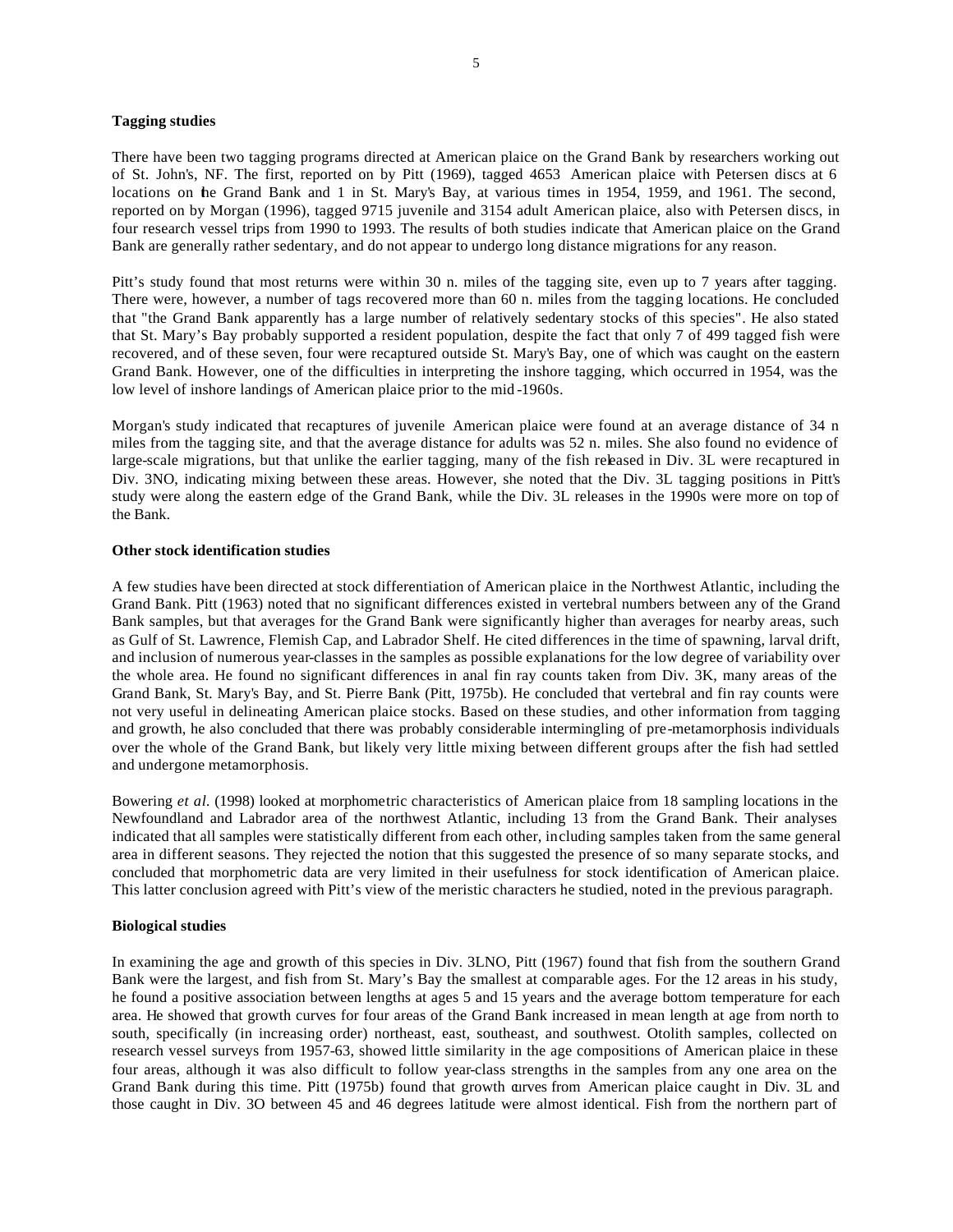Div. 3N were intermediate in growth rate between the Div. 3L/northern 3O samples and those taken in Div. 3NO south of 45 degrees.

Pitt (1973c) studied the food of American plaice on the Grand Bank, from samples collected between 1964 and 1971. He found that capelin (*Mallotus villosus*) and sand launce (*Ammodytes dubious*) comprised up to 85% of the weight of the diet in Div. 3N, compared to 55% in Div. 3L. Echinoderms (brittle stars, sand dollars, sea urchins) occurred in significantly greater proportions in Div. 3L than in Div. 3N. Zamarro (1991) also confirmed the importance of sand launce and capelin in the diet of American plaice on the southern Grand Bank, noting that there were seasonal differences in the diet in this area.

Walsh (1994b) looked at recruitment variability of American plaice (also known as long rough dab) populations throughout the Atlantic Ocean. Using survey data on abundance of age 4 fish from the Grand Bank, he found a significant positive correlation between 3L and 3O, but no significant correlations between Div. 3L/3N or Div. 3N/3O. Based on comparisons of numerous populations, Walsh described two life history patterns: "southern populations are characterized by faster growing, early maturing winter-spring spawners exhibiting low stockdependent responses and low recruitment variability; northern populations are characterized by slow growing, late maturing spring-summer spawners exhibiting strong stock-dependent responses and high recruitment variability."

Abundance at age data from the 1985-2000 spring surveys in Div. 3LNO were re-examined, given that there has been a change in the survey trawl (Engel to Campelen) since Walsh's analysis, and the pre-Campelen data (1985- 1995) have been converted into Campelen equivalents (Morgan *et al.*, 1998). Using data for ages 4 and 5 separately, it was found that correlations were significant at both ages for Div. 3O *vs* 3N, not significant at both ages for Div. 3L vs 3O, and significant at age 4 but non-significant at age 5 for Div. 3L *vs* 3N (Fig. 7). All 6 relationships had positive slopes, but of the 6 correlations, only one (Div.  $30 \text{ vs } 3\text{N}$ , age 5) produced an  $r^2$  value above 0.36. These results, as well as those of Walsh (1994b) may be confounded by using data aggregated to the level of NAFO Division, if in fact there are true spawning populations distributed across divisional boundaries.

The most recent assessment of the Grand Bank stock (Morgan *et al*., 2001) used a value of 0.53 for natural mortality for the period 1989-96, compared to 0.2 for the remaining years. Studies of adjacent stocks of American plaice in the Newfoundland-Labrador region have shown changes in distribution and abundance similar to those seen in Div. 3LNO, and raised the possibility that natural mortality may have been higher than normal. For the stock to the north of the Grand Bank, in Subarea 2 + Div. 3K, Bowering *et al.* (1997) showed severe declines in abundance since the mid-1980s, along with a shift to deeper water in the 1990s. That study, along with Morgan *et al.* (2002 in press) concluded that these declines were not likely to have resulted only from fishing. Similar findings came from an examination of the American plaice stock in Subdiv. 3Ps (Bowering *et al*., 1996).

Work by Morgan on the sexual maturity of American plaice, contained in assessments of the Div. 3LNO American plaice stock (eg. Brodie *et al* 1994), showed trends in the age at 50% maturity (A50), by Division and sex. This indicated declines in  $A_{50}$  throughout the 1980s in all 3 Divisions, to about the lowest observed levels in the late-1980s. Some evidence of an increase was observed for females in Div. 3N and 3O in the early-1990s, but not in Div. 3L, where the most severe declines had occurred. Earlier work by Pitt (1975a) showed declines in  $A_{50}$  for males and females in both Div. 3L and 3N fro m the early-1960s to the early-1970s, in relation to exploitation of the stock.

Pitt (1972, 1973a) made reference to preliminary results from biochemical research on this stock. However, he gave no reference for this study, and there does not appear to be a subsequent publication dealing with such a study, so it is not clear what work was being referred to. The author is not aware of any published work on genetic studies of this species in the Newfoundland area. A recent initiative saw American plaice samples collected from a number of locations on the Grand Bank and inshore in Div. 3L during the spring of 2000, but no funding was made available for subsequent genetic analysis.

#### **Discussion**

The picture of American plaice stock structure on the Grand Bank is certainly not a clear one. The distribution of American plaice is continuous along the continental shelf, slope, and inshore regions of Newfoundland and Labrador. If one considers the definition of a population to be dependent on a discrete spawning unit, then this widespread distribution of spawning fish, combined with the lack of obvious spawning aggregations make it very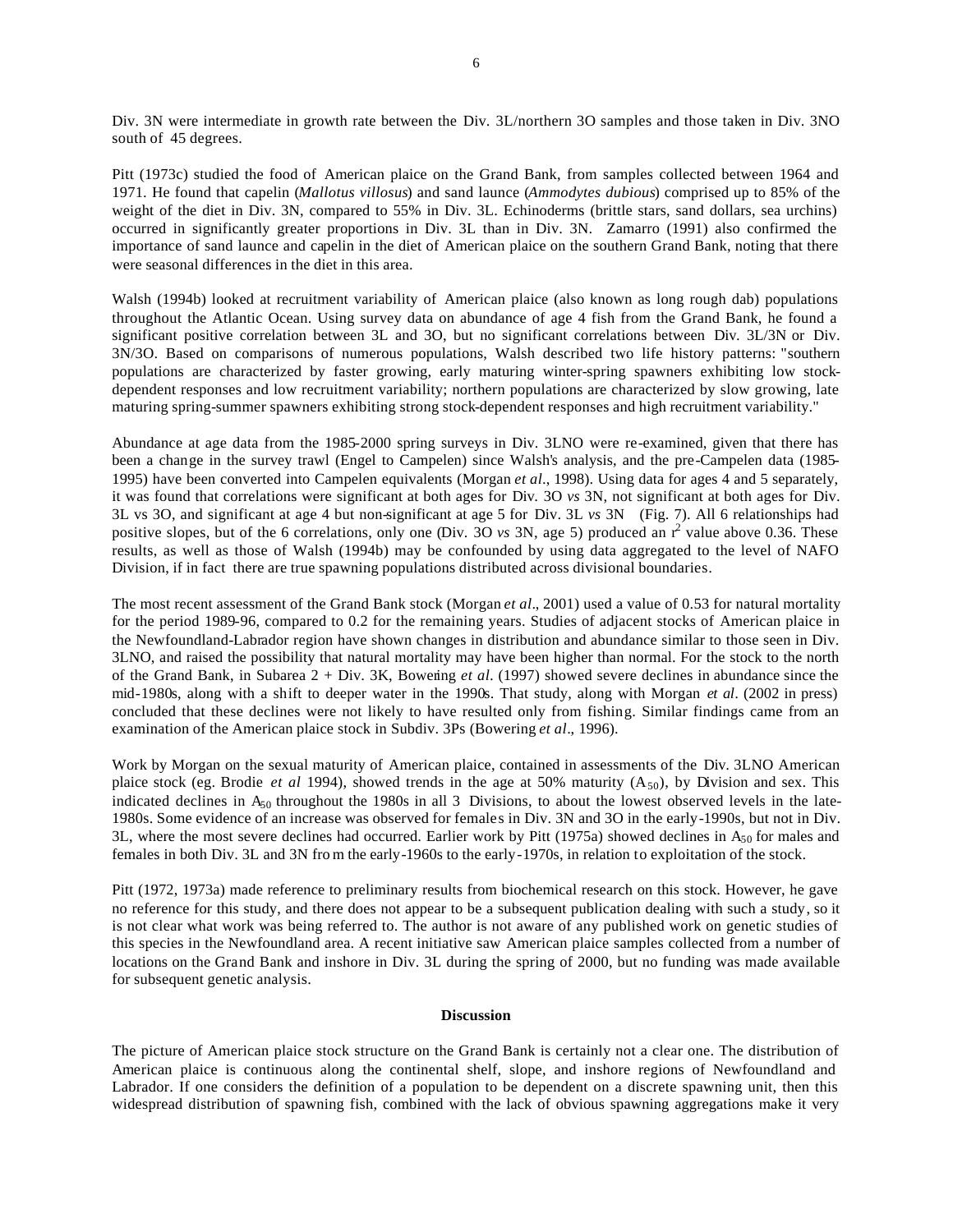difficult to imagine where the lines between such populations would be drawn. The currents on the Grand Bank, influenced mainly by the north-to-south Labrador Current, suggest that some eggs and larvae from Div. 3L could be carried into Div. 3N or 3O, particularly along the eastern edge of the Grand Bank, but that the reverse would appear to be less likely. There are large-scale oceanic nursery areas in each Division, and there are indications of some synchrony in cohort strengths among divisions, although the relationships are not particularly strong in most cases. Little is known about American plaice in the inshore area of Div. 3L, with the exception of some studies on St. Mary's Bay, mainly by Pitt.

There are well-documented differences in biological characteristics such as growth and maturity, throughout the American plaice found on the Grand Bank. These alone do not indicate the presence of different stocks, given that environmental factors also influence the biological ones, and that wide differences in habitat, temperature, and prey occur over the range of American plaice distribution in Div. 3LNO. Stock discrimination studies based on meristic and morphometric characters have not shed much light on the stock structure. Tagging suggests that large-scale migrations do not occur, and most tagged fish have been recovered relatively close to the tagging site. There have been a few long-distance movements as well as some fish recaptured in a different division than the tagging site.

Pitt obviously believed that there were differences in the fish found in Div. 3L compared to Div. 3N, and that the American plaice in St. Mary's Bay were probably separate from the Grand Bank population(s). This was based on his tagging results, and differences in numerous biological characteristics. He did recognize that larvae from spawning in Div. 3L were likely to contribute to recruitment in Div. 3N. His statement that separate TACs should be established for each Division, or at least for Div. 3L and Div. 3NO, resulted mainly from concerns that an overall TAC for Div. 3LNO could be fished in any one division and lead to overexploitation in an area.

Declines in abundance, which were most severe in Div 3L, do not appear to be as severe in the southern Grand Banks. The reasons for this are not known, but drastic declines in abundance for many stocks of this species (and numerous others) occurred in the 1980s and 1990s throughout the northwest Atlantic. In general, these declines appeared to be worse in the north, similar to the situation on the Grand Bank. At present, about half of the abundance of American plaice on the Grand Bank, as measured by surveys, is in Div. 3O with 3L comprising only about 33% in recent years, compared to 70% in the mid- to late-1980s. It is this point which is underlying the current interest in examining stock structure, particularly in light of increasing by-catch, primarily in fisheries on the southern Grand Bank.

Although the present abundance and distribution of American plaice on the Grand Bank are much different from the historical patterns, the review of literature carried out here does not support a change in the current stock definition, i.e. a single stock of American plaice in Div. 3LNO.

#### **Implications of a single, or multiple, stocks**

It is perhaps worthwhile to consider possible courses of action and associated consequences and risks for the two different hypotheses: that American plaice on the Grand Bank is one stock, or the alternative, that it is comprised of 2 or more stock components. This approach has been considered for cod in Div. 2J3KL, where questions exist as to the relationship of inshore and offshore distributions of fish (Lilly *et al*., 2001).

At present, American plaice in Div. 3LNO is treated as one stock, and is assessed to be at a very low level, with further decline likely to occur if current fishing mortality is maintained (Morgan *et al*., 2001). If there is just one single stock then it should not matter what the distribution of fish is, or whether the decline in one area is worse than in other areas. The assumption is that a fishery on remaining fish in any areas would impede recovery of the overall stock. If there is more than 1 stock, then the effects of a fishery on one component should be minimal on other components, or at worst indirect, depending on the level of interchange (migration, drift of eggs and larvae, etc.). However, the sustainability of catches from each component would be unknown, and assessments of the individual components would be required to determine this. Thus maintaining an overall moratorium in Div. 3LNO could result in the loss of some yield from individual components, although such catches would undoubtedly be small relative to the long term catches from Div. 3LNO combined.

If a decision was made to split the stock into components, and this proved to be incorrect, the risk of allowing a fishery on any one component is that it would impede recovery of the overall stock. While it may be possible to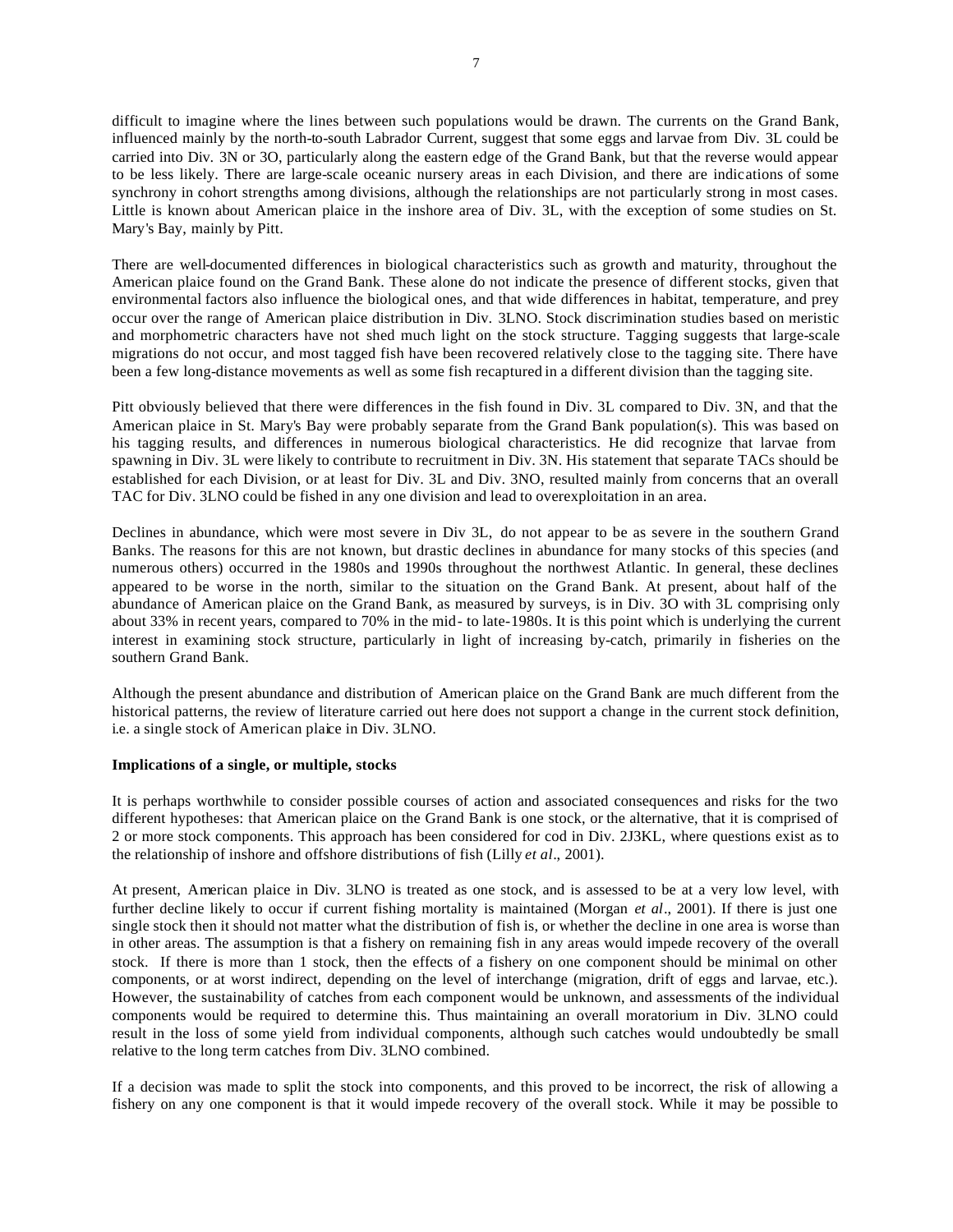sustain some relatively low level of catch from an area, the likelihood that the overall stock would recover to its former levels would be reduced, or the recovery time would be increased. This would be particularly true if the recovery of the stock was dependent on the eventual spread of fish from the current areas of higher density (e.g. southern Grand Bank) into the areas of lower density (central and northern Grand Bank), as was seen with the recent recovery of the Div. 3LNO yellowtail flounder stock (Brodie *et al*., 1998; Walsh *et al*., 2001a).

Ultimately, any management decision should weigh the risks of adopting a stock structure and then following a course of action. For example, if separate components are adopted, and a fishery allowed on some of these, there are risks that the unit stock will not recover, if in fact there are not separate components. If a single stock is assumed, and a moratorium on fishing maintained, there are risks that yield will be lost, if in fact separate components actually exist at a level that would allow some sustainable harvest. Again, if a single stock is incorrectly assumed, and fishing is eventually allowed, there is risk that one or more of the separate stocks could be overfished. Even if the northern and southern areas contain separate populations, it is possible that fish from Div. 3NO could repopulate Div. 3L if their abundance was allowed to increase.

If further studies show that there are indeed 2 or more stocks of American plaice in Div. 3LNO, much of the current assessment data will need to be disaggregated into the appropriate units. Fishery data would pose a particular problem, as the reporting (or in many cases estimation) of catch and effort data for stock assessments has not always been at a scale smaller than NAFO Division, and sometimes even stock area. Survey data would pose somewhat less of a problem, although numerous time series of abundance and biological indices from the spring and fall surveys would have to be recalculated, especially if the new stock units did not follow divisional boundaries. Regardless, substantial revisions to the current assessment database would be required. Eventual decisions on whether to open fisheries on these components would likely depend on development of biomass-based reference points, under the precautionary approach proposed by NAFO Scientific Council (Serchuk *et al*., 1997). There was some discussion of a biomass-based limit reference point in the 2001 NAFO SC assessment of Div. 3LNO American plaice, although there are no accepted reference points for the stock at this time.

It is not immediately evident which studies could be recommended to address hypotheses of stock structure of American plaice on the Grand Bank. Traditional methods such as meristics and morphometrics have not proved fruitful, and authors of previous studies have questioned the use of these data with available methodologies for this species in the Newfoundland area. Tagging would be of limited use as the stock is currently under moratorium, and despite substantial catches in recent years, there are some areas of the Grand Bank which receive little or no fishing effort for groundfish at present. Genetic studies would seem to offer some possibilities, although interpretations of such studies would likely be difficult, based on recent work on other species.

#### **Acknowledgments**

I wish to thank Karen Dwyer for producing Fig. 1 and 3. The paper benefited from discussions the author had with Joanne Morgan, and by her review of an earlier draft.

#### **References**

- Bowering, W. R. and W. B. Brodie. 1991. Distribution of commercial flatfishes in the Newfoundland Labrador region of the Canadian Northwest Atlantic and changes in certain biological parameters since exploitation. Neth. J. Sea Res. 27 (3/4): 407-422.
- Bowering, W.R., W.B. Brodie & M.J. Morgan. 1996. Changes in abundance and certain population parameters of American plaice, *Hippoglossoides platessoides*, on St. Pierre Bank (NAFO Subdivision 3Ps) during 1972-94 with implications for fisheries management. North Amer. J. Fish. Manag. 16:747-769.
- Bowering, W.R., R.K. Misra, and W.B. Brodie. 1998. Application of a Newly Developed Statistical Procedure to Morphometric Data from American plaice (*Hippoglossoides platessoides* (Fabricius)) in the Canadian Northwest Atlantic. Fish. Res. 34: 191 – 203.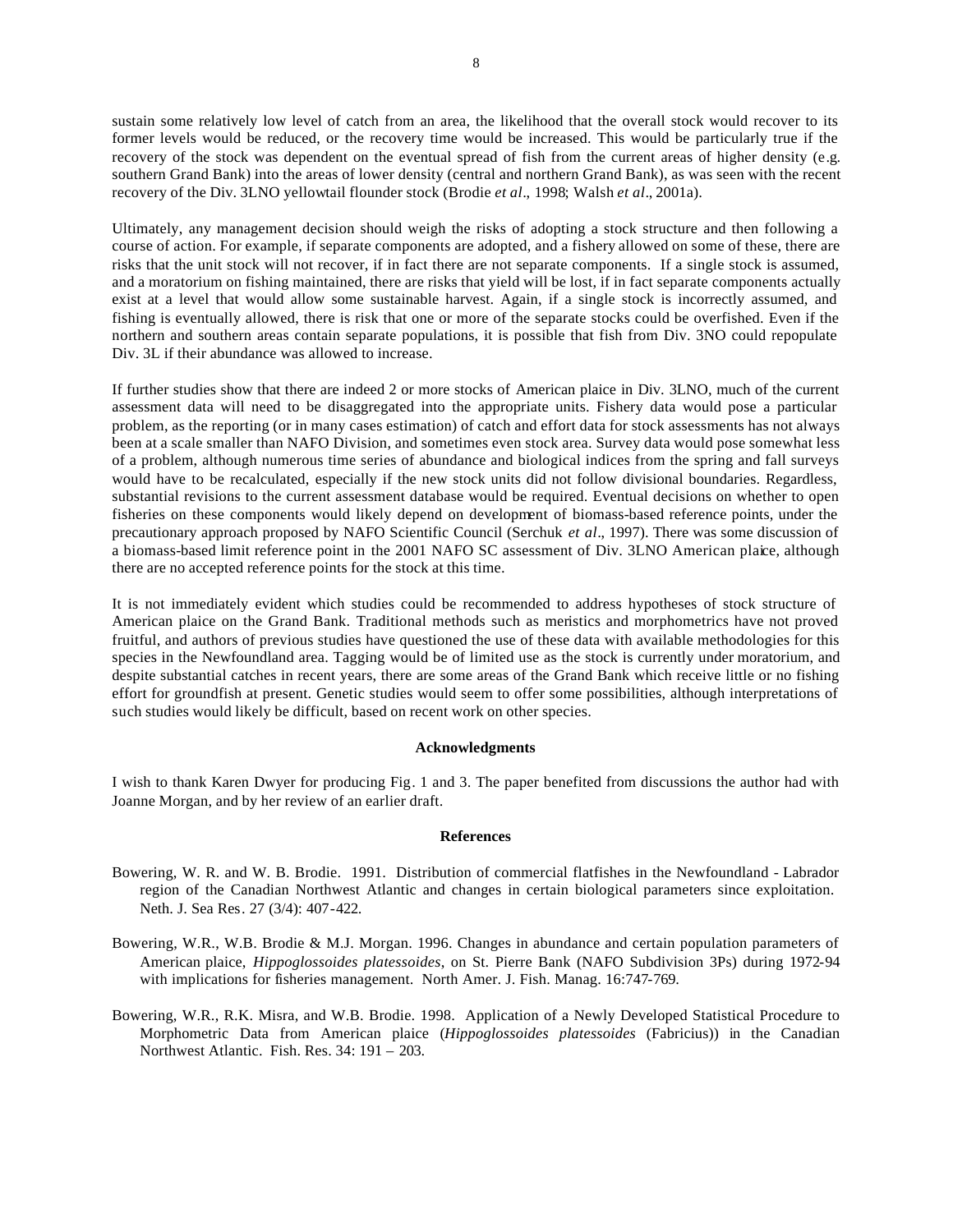- Bowering, W.R., M.J. Morgan & W.B. Brodie. 1997. Changes in the population of American plaice (*Hippoglossoides platessoides*) off Labrador and northeastern Newfoundland: a collapsing stock with low exploitation. Fish. Res. 30:199-216.
- Brodie, W.B. 1990. A review of the assessments of the American plaice stock in Div. 3LNO in relation to the recent decline in stock abundance. NAFO SCR Doc. 90/97, Ser. No. N1832, 16 p.
- Brodie, W.B., W.R. Bowering, and J.W.Baird. 1990. An assessment of the American plaice stock in Divisions 3LNO. NAFO SCR Doc. 90/80, Ser. No. N1802, 32p.
- Brodie, W.B., M.J. Morgan, and D.Power. 1994. An assessment of the American plaice stock in Divisions 3LNO. NAFO SCR Doc. 94/55, Ser. No. N2426, 43 p.
- Brodie, W. B., D. Power, and M. J. Morgan. 1993. An assessment of the American plaice stock in Divisions 3LNO. NAFO SCR Doc. 93/91, Ser. No. N2277. 60p.
- Brodie, W.B., S.J. Walsh and D.B. Atkinson 1998. The effect of stock abundance on range contraction of yellowtail flounder (*Pleuronectes ferruginea*) on the Grand Bank of Newfoundland in the Northwest Atlantic from 1975 to 1995. J. Sea Res. 39:139-152.
- Colbourne, E., B. deYoung, S. Narayanan, and J. Helbig. 1997. Comparison of hygrography and circulation on the Newfoundland shelf during 1990-93 with the long-term mean. Can J. Fish. Aquat. Sci. 54 (Suppl 1):68-80.
- Duran Munoz, P., E.Roman, D. Gonzalez Troncoso, and X. Paz. 2001. Abundance and biomass for American plaice from the surveys conducted by Spain in the NAFO Regulatory Area of Divisions 3NO: 1995-2000. NAFO SCR Doc. 01/58, Ser. No. N4436, 11 p.
- ICNAF. 1972. Proceedings of the 22'nd Annual Meeting and the Special Meeting on herring. Ser No. N2875 p 19; Ser No. N2881, p 121.
- Iglesias, S., E de Cardenas, and J. Paz. 1994. Presence of American plaice at non-habitual depths in the Northwest Atlantic. NAFO SCR Doc. 94/65, Ser. No. N2439, 6p.
- Lilly, G. R., P. A. Shelton, J. Brattey, N.G. Cadigan, B.P. Healey, E.F. Murphy, and D.E. Stansbury. 2001. An assessment of the cod stock in NAFO Divisions 2J+3KL. NAFO SCR Doc. 01/33, Ser. No. N4410.
- Morgan, M.J. 1996. Preliminary results of tagging experiments on American plaice in NAFO Divs. 3LNO. NAFO SCR Doc. 96/61, Ser. No. N2737, 13 p.
- Morgan, M.J. 2001. Time and location of spawning of American plaice in NAFO Divisions 3LNO. J. Northw. Atl. Fish. Sci. 29: 41-49.
- Morgan, M. J. and W. B. Brodie. 1991. Seasonal distribution of American plaice on the northern Grand Banks. Mar. Ecol. Prog. Ser. 75: 101-107.
- Morgan, M.J., W.B. Brodie, W.R. Bowering, D. Maddock-Parsons, and D.C. Orr. 1998. Results of data conversions for American plaice in Divisions 3LNO from comparative fishing trials between the Engel otter trawl and the Camp elen 1800 shrimp trawl. NAFO SCR Doc. 98/70, Ser. No. N3062, 27p.
- Morgan, M. J., W. B. Brodie and D. Kulka. 2002 (in press). Was over-exploitation the cause of the decline of the American plaice stock off Labrador and Northeast Newfoundland? Fish. Res. 57/1: 39-49.
- Morgan, M. J., W. B. Brodie, D. Maddock Parsons, B. P. Healey, and D. Power. 2001. An assessment of American plaice in NAFO Divisions 3LNO. NAFO SCR Doc. 01/59, Ser. No. N4437.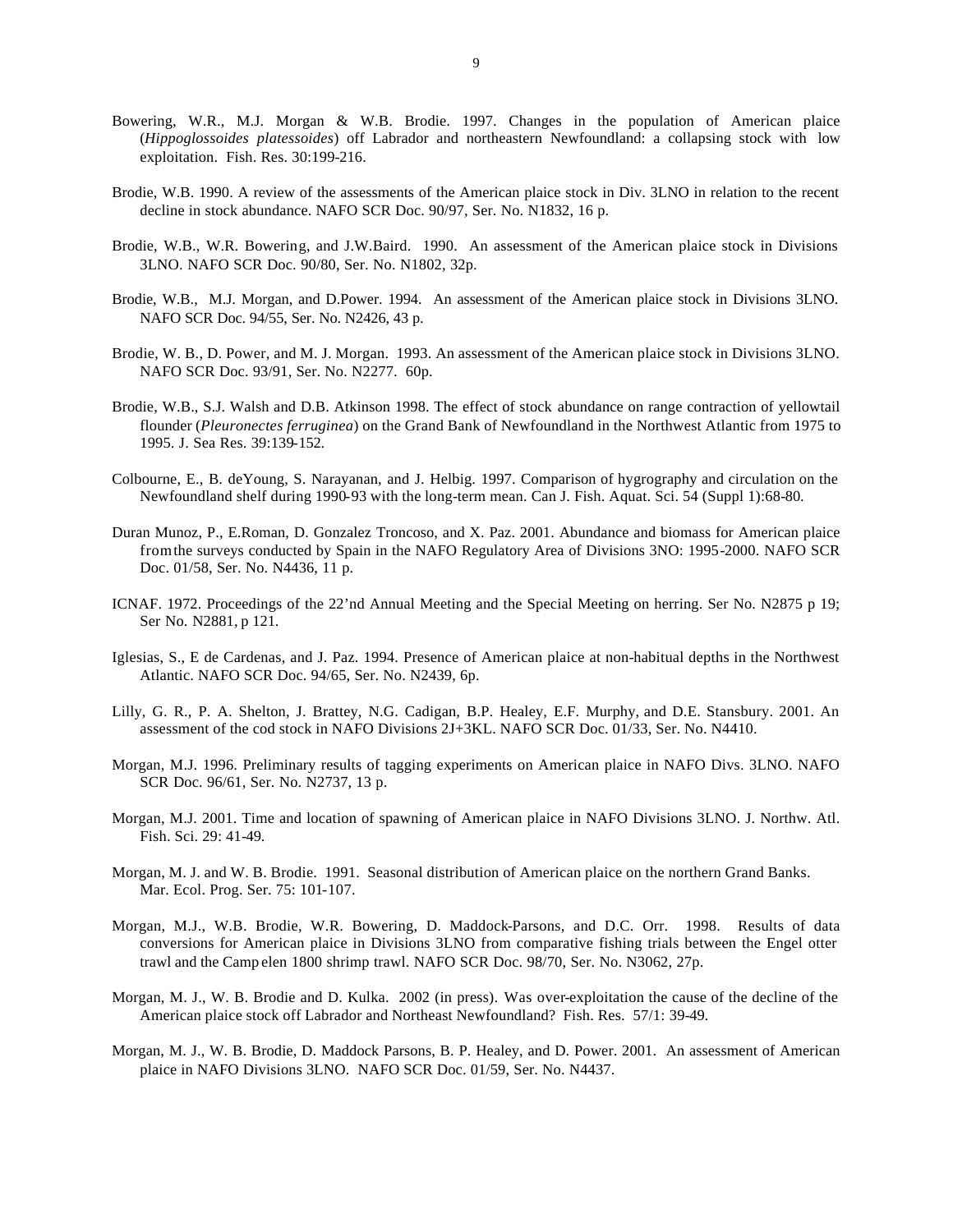- Nevinsky, M.M., and V.P. Serebryakov. 1973. American plaice spawning in the Northwest Atlantic area. ICNAF Res. Bull. 10:23-26.
- Pitt, T. K. 1963. Vertebral numbers of American plaice, *Hippoglossoides Platessoides* (Fabricius), in the Northwest Atlantic. J. Fish. Res. Board Can. 20: 1159-1181.
- Pitt, T. K. 1964. Fecundity of the American plaice from Grand Bank and Newfoundland areas. J. Fish. Res. Bd. Can. 21(3): 597-612.
- Pitt, T. K. 1966. Sexual maturity and spawning of the American plaice, *Hippoglossoides platessoides* (Fabricius), from Newfoundland and Grand Bank areas. J. Fish. Res. Board Can. 23: 651-672.
- Pitt, T. K. 1967. Age and growth of American plaice (*Hippoglossoides platessoides*) in the Newfoundland area of the Northwest Atlantic. J. Fish. Res. Board Can. 24: 1077-1099.
- Pitt, T. K. 1969. Migrations of American plaice on the Grand Bank and in St. Mary's Bay, 1954, 1959, and 1961. J. Fish. Res. Bd. Can., Vol. 26, No. 5, p. 1301-1319.
- Pitt, T. K. 1970. Trends in the American plaice fishery in ICNAF Subarea 3. ICNAF Redbook III : 103-110.
- Pitt, T. K. 1971. Assessment of American plaice stocks in ICNAF Divisions 3L and 3N. ICNAF Res. Doc. 71/111, Ser No. 2596.
- Pitt, T. K. 1972. Assessment of American plaice stocks in ICNAF Divisions 3L and 3N. ICNAF Res. Doc. 72/14, Ser No. 2698.
- Pitt, T. K. 1973a. Assessment of American plaice stocks on the Grand Bank, ICNAF Divisions 3L and 3N. ICNAF Res. Bull. 10: 63-77.
- Pitt, T. K. 1973b. Catch per unit effort relationship in Grand Bank American plaice (ICNAF Div. 3L and 3N). ICNAF Res. Doc. 73/87, 4p.
- Pitt, T. K. 1973c. Food of American plaice from the Grand Bank, Newfoundland. J. Fish. Res. Bd. Can. 30(9): 1261-1273.
- Pitt, T. K. 1975a. Changes in abundance and certain biological characteristics of Grand Bank American plaice, *Hippoglossoides platessoides*. J. Fish. Res. Board Can. 32: 1383-1398.
- Pitt, T. K. 1975b. The delineation of American plaice stocks with special reference to ICNAF Divisions 3LNO. ICNAF Res Doc 75/52, Ser. No. 3531, 8 p.
- Serchuk, F., D. Rivard, J. Casey, and R. Mayo. 1997. Report of the *ad hoc* Working Group of the Scientific Council on the Precautionary Approach. NAFO SCS Doc. 97/12, Ser. No. N2911, 61 p.
- Walsh, S. J. 1982. Distribution and abundance of pre-recruit and commercial-size American plaice on the Grand Bank. J. Northw. Atl. Fish. Sci. 3: 149-157.
- Walsh, S. J. 1991. Commercial fishing practices on offshore juvenile flatfish nursery grounds on the Grand Banks of Newfoundland. Neth. J. Sea Res. 27(3/4): 423-432.
- Walsh, S.J. 1994a. Life history traits and spawning characteristics in populations of long rough dab (American plaice) in the North Atlantic. Neth J. Sea Res. 32 (3/4) 241-254.
- Walsh, S.J. 1994b. Recruitment variability in populations of long rough dab (American plaice) in the North Atlantic. Neth J. Sea Res. 32 (3/4) 421-431.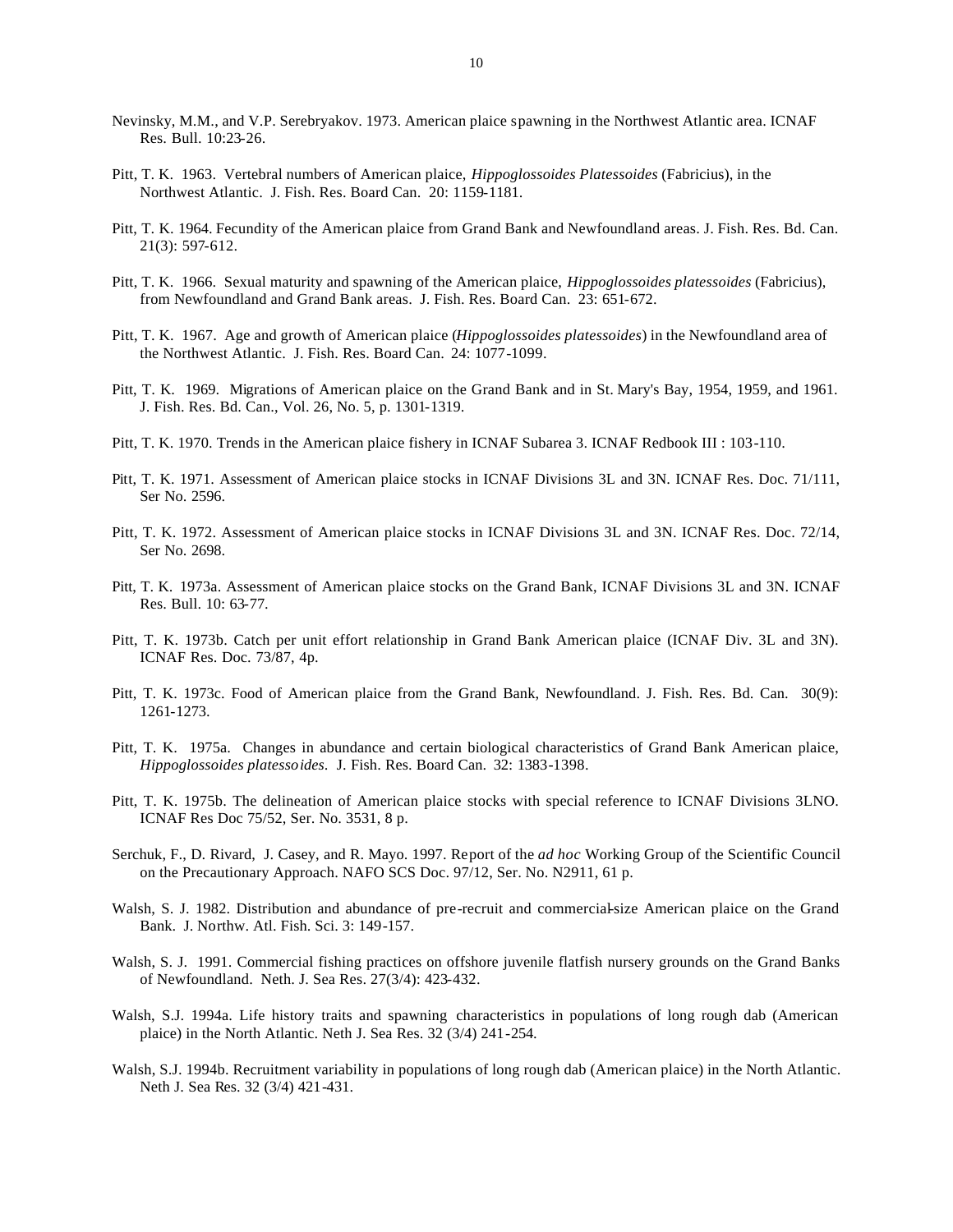- Walsh, S. J., and W. B. Brodie. 1988. American plaice distribution on the Nose and Tail of the Grand Bank. NAFO SCR Doc. 88/28, Ser. No. N1464, 12 p..
- Walsh, S. J., W. B. Brodie, C. A. Bishop, and E. F. Murphy. 1995. Fishing on juvenile groundfish nurseries on the Grand Bank: a discussion of technical measures of conservation. *In* Marine Protected Areas and Sustainable Fisheries, p 54-73, N. L. Shackell and J. H. M. Wilson (eds.).
- Walsh, S. J., M. J. Morgan, D. Power, and C.Darby. 2001a. The complete 2001 assessment of Grand Bank yellowtail flounder stock in NAFO Divisions 3LNO. NAFO SCR Doc. 01/76, Ser. No. N4455.
- Walsh, S. J., M. Simpson, M. J. Morgan, K. S. Dwyer, and D. Stansbury. 2001b. Distribution of juvenile yellowtail flounder, American plaice and Atlantic cod on the southern Grand Bank: a discussion of nursery areas and marine protected areas. NAFO SCR Doc. 01/78, Ser. No. N4457.
- Wells, R., W.B. Brodie, C.A. Bishop, and J.W. Baird. 1988. Distribution and abundance of three fish species on the Grand Bank in relation to depth and temperature of the water. NAFO SCR Doc. 88/94, Ser. No. N1546, 26 p.
- Zamarro, J. 1990. Determination of fecundity in American plaice *Hippoglossoides platessoides* and its variation from 1987 to 1989. NAFO SCR Doc. 90/41, Ser. No. N1758, 10 p.
- Zamarro, J. 1991. Feeding behaviour of the American plaice *Hippoglossoides platessoides* on the southern Grand Bank of Newfoundland. NAFO SCR Doc. 91/30, Ser. No. N1910, 24 p.
- Zamarro, J. 1992. The fecundity of A merican plaice *Hippoglossoides platessoides* from the south of the Grand Bank and Flemish Cap. NAFO SCR Doc. 92/26, Ser. No. N2073, 11 p.

|         | Division |       |       |       |
|---------|----------|-------|-------|-------|
| Year    | 3L       | 3N    | 30    | Total |
|         |          |       |       |       |
| 1985    | 1689     | 398   | 358   | 2445  |
| 1986    | 1644     | 353   | 267   | 2264  |
| 1987    | 2019     | 450   | 552   | 3021  |
| 1988    | 2038     | 296   | 221   | 2554  |
| 1989    | 1507     | 590   | 445   | 2542  |
| 1990    | 1068     | 568   | 638   | 2271  |
| 1991    | 574      | 267   | 494   | 1332  |
| 1992    | 268      | 154   | 268   | 689   |
| 1993    | 156      | 326   | 286   | 766   |
| 1994    | 152      | 76    | 163   | 391   |
| 1995    | 118      | 50    | 94    | 262   |
| 1996    | 300      | 90    | 309   | 699   |
| 1997    | 103      | 78    | 229   | 410   |
| 1998    | 134      | 66    | 252   | 452   |
| 1999    | 289      | 147   | 289   | 724   |
| 2000    | 169      | 178   | 330   | 677   |
| Mean    | 764      | 255   | 325   | 1344  |
| min/max | 0.051    | 0.078 | 0.110 | 0.087 |

Table 1. Abundance indices of American plaice, from spring surveys in Div. 3LNO. Data from 1996-2000 are from Campelen trawl, and prior to 1996 are in Campelen equivalent units. The minimum and maximum values in each column are highlighted.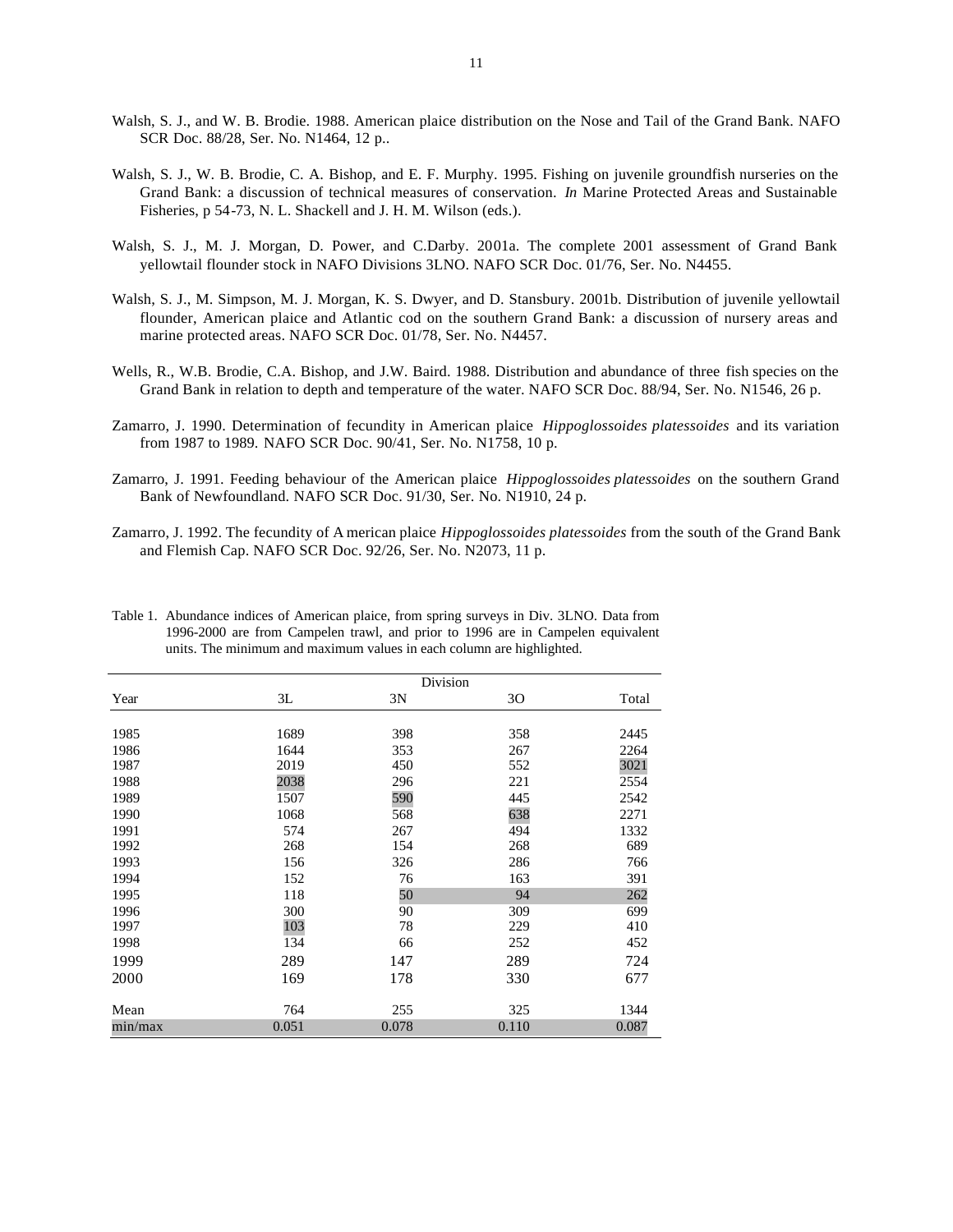| <b>Years</b> | <b>Aggregation of Data</b>               | <b>Assessment Method</b>                                            |
|--------------|------------------------------------------|---------------------------------------------------------------------|
| 1971-76      | Div. 3L, 3N separate; sexes separate     | VPA, calibrated with F on effort                                    |
| 1977-79      | Div. 3LN, 3O separate; sexes separate    | VPA, calibrated with F on effort                                    |
|              |                                          |                                                                     |
| 1980-88      | Div. 3LN; sexes combined.                | 1980-83: VPA cal. with F vs effort, biomass vs CPUE,                |
|              | TAC for 3LNO calculated by adding        | Pop #'s from VPA vs #'s from RV surveys                             |
|              | Recent average catch for 3O to 3LN catch | 1984: VPA cal. with VPA fishable biomass vs CPUE,                   |
|              | projections.                             | Pop #'s from VPA vs #'s from RV surveys                             |
|              |                                          | 1985-86: VPA cal. with VPA fishable biomass vs CPUE                 |
|              |                                          | 1987-88: VPA cal. with VPA fishable biomass vs CPUE,                |
|              |                                          | Pop #'s from VPA $vs$ #'s from RV surveys                           |
|              |                                          |                                                                     |
| 1989 on      | Div. 3LNO; sexes combined                | 1989: ADAPT – 2 formulations: Fully rec. biomass $vs$ CPUE;         |
|              |                                          | SPA #'s vs RV #'s (age -disaggregated)                              |
|              |                                          | 1990: ADAPT – 1 formulation: SPA #'s vs CPUE #'s at age;            |
|              |                                          | SPA #'s vs RV #'s (all age -disaggregated)                          |
|              |                                          | 1991: no VPA accepted. Assessment based on analysis of surveys.     |
|              |                                          | 1992: ADAPT and Laurec-Shepherd tuning, using SPA #'s vs RV         |
|              |                                          | #'s and CPUE #'s at age                                             |
|              |                                          | 1993: ADAPT and L-S tuning, using SPA nos vs RV #'s                 |
|              |                                          | 1994-98: No VPA. Assessments based on analysis of survey data.      |
|              |                                          | 1999: ADAPT, using SPA #'s vs spring and fall RV #'s at age. Change |
|              |                                          | in m to 0.6 for 1989-96                                             |
|              |                                          | $2000$ : Stock monitored – no full assessment                       |
|              |                                          | 2001: ADAPT, using SPA #'s vs spring and fall RV #'s at age. Change |
|              |                                          | in m to 0.53 for 1989-96                                            |

Table 2. Summary of assessments of the Div. 3LNO American plaice stock within ICNAF/NAFO.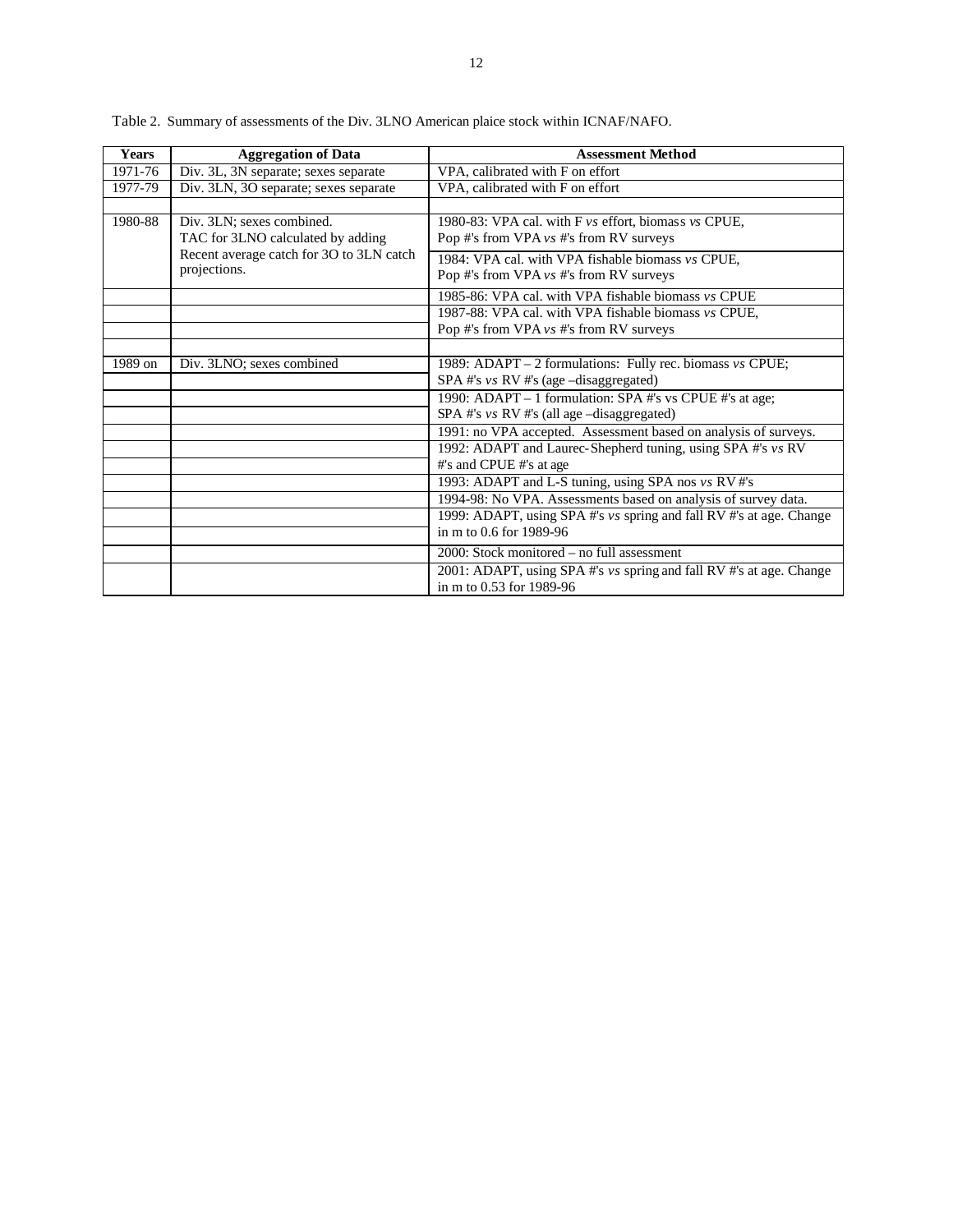

Fig. 1. Map of Grand Bank, NAFO Div. 3LNO, with some place names referred to in the text.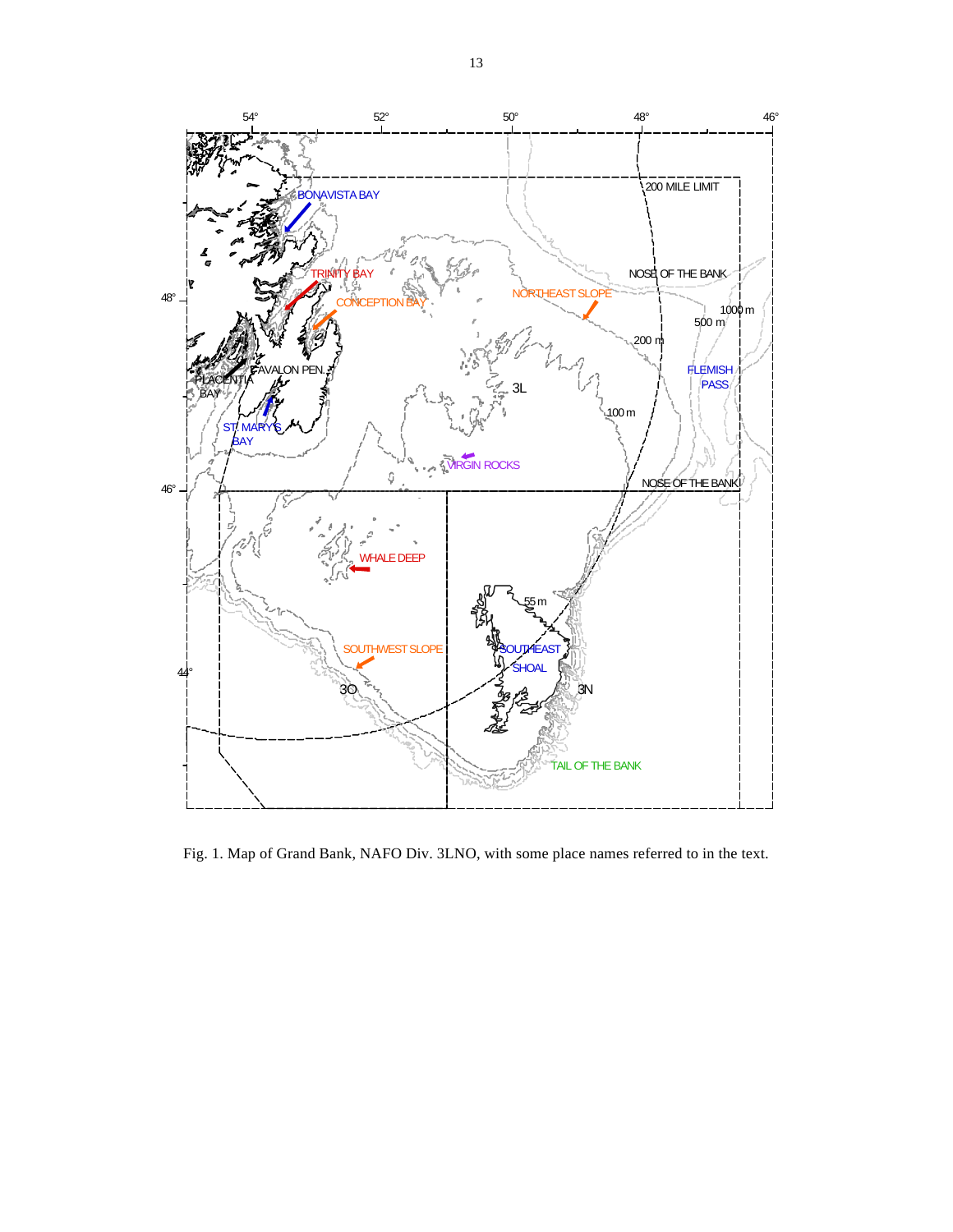

Fig.2a. Catches of 3LNO American plaice, by Division, 1960-99.



Fig.2b. Catch percentages of 3LNO American plaice, by Division, 1960-99.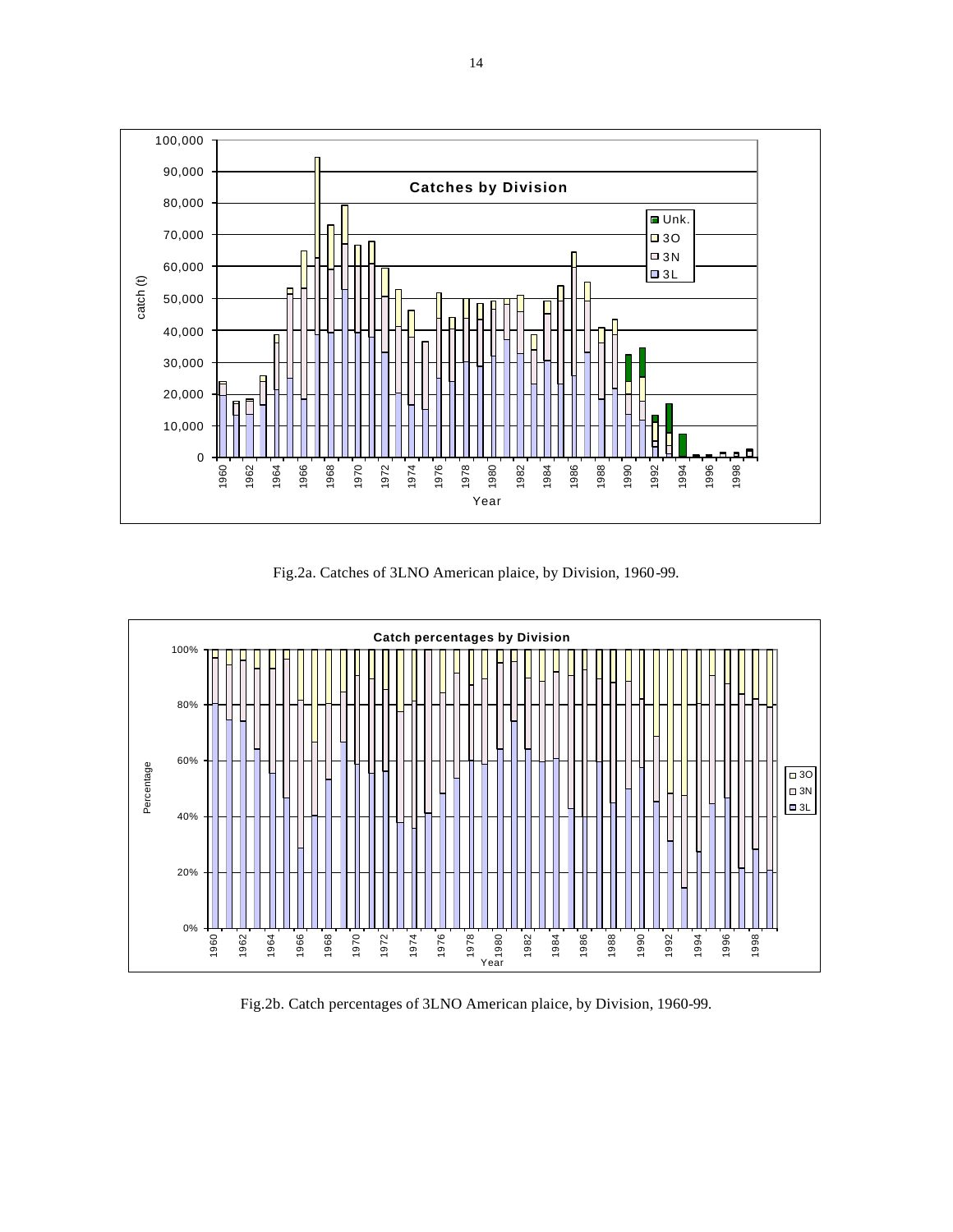

Fig. 3. Distribution of American plaice catches (1978 data is kg per standard 1.8 Nm tow and 2000 data is kg per standard 0.8 Nm tow) from research vessel surveys conducted in 1978 and 2000.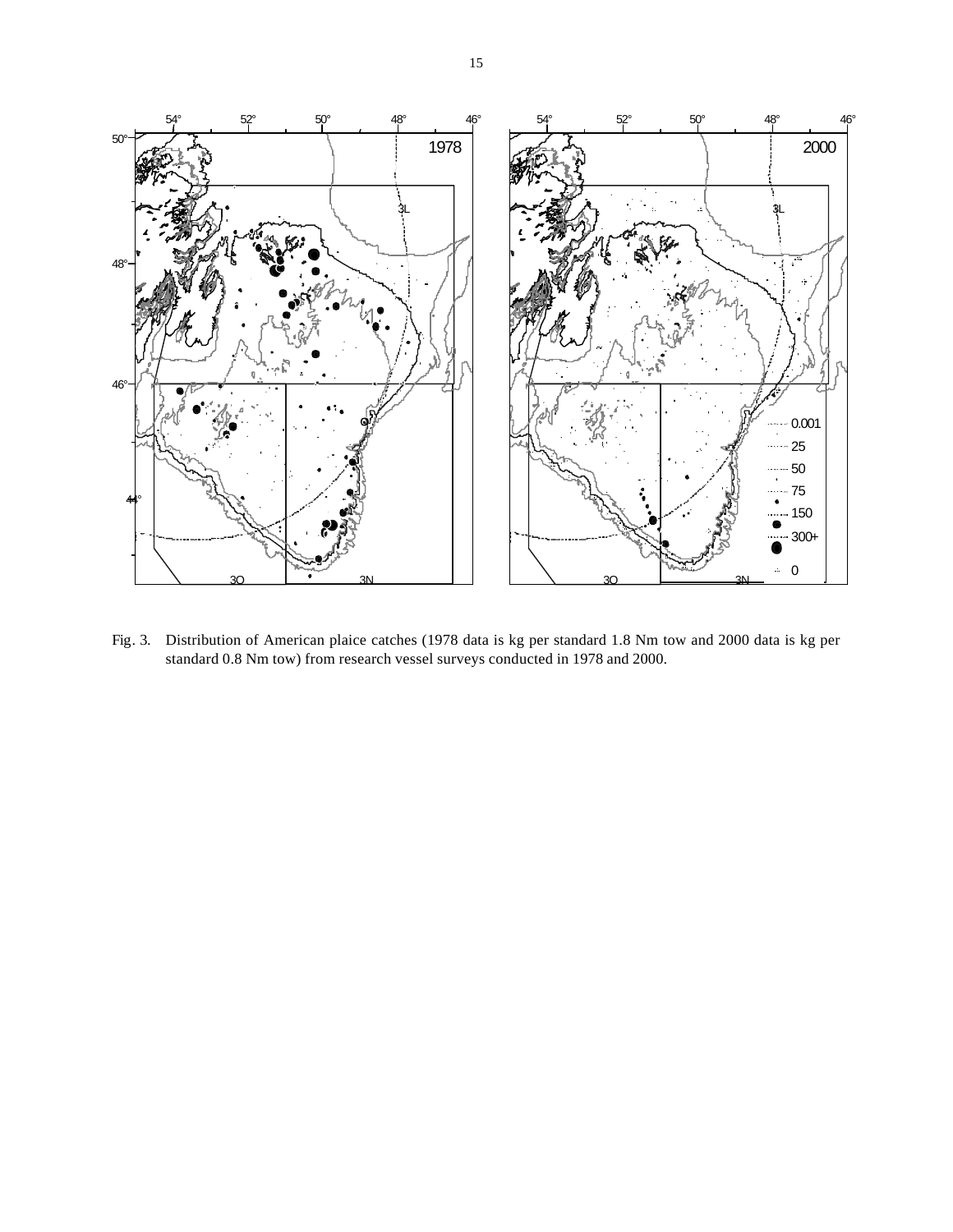

Fig. 4a. Abundance indices from spring surveys in Div. 3LNO. Data are in Campelen trawl equivalents and are taken from Morgan *et al*, 2001.



Fig. 4b. Abundance indices from spring surveys in Div. 3LNO, expressed as Divisional percentages. Data from the previous figure.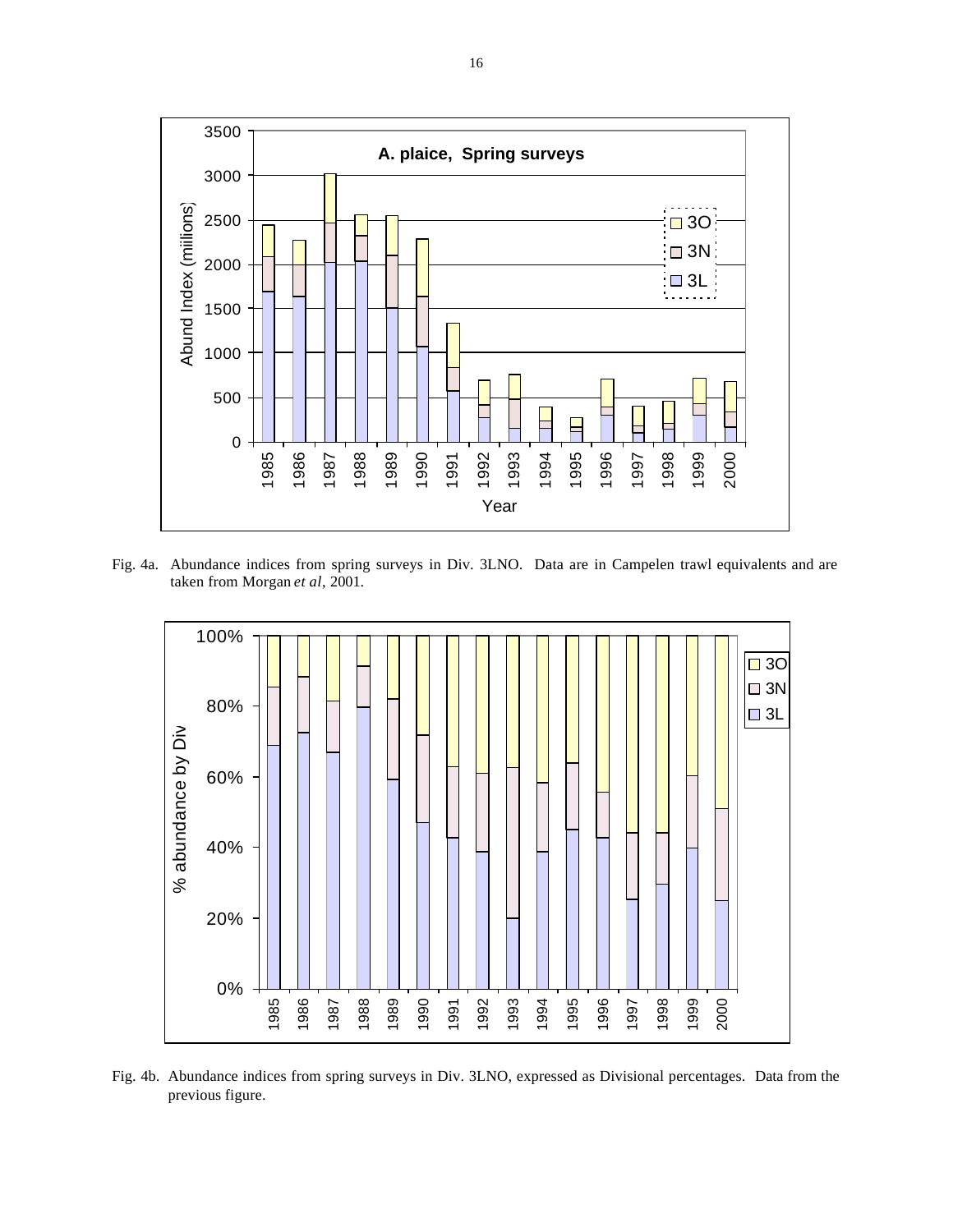

Fig 5. Mean percentage abundance of American plaice, by Division, for three time periods.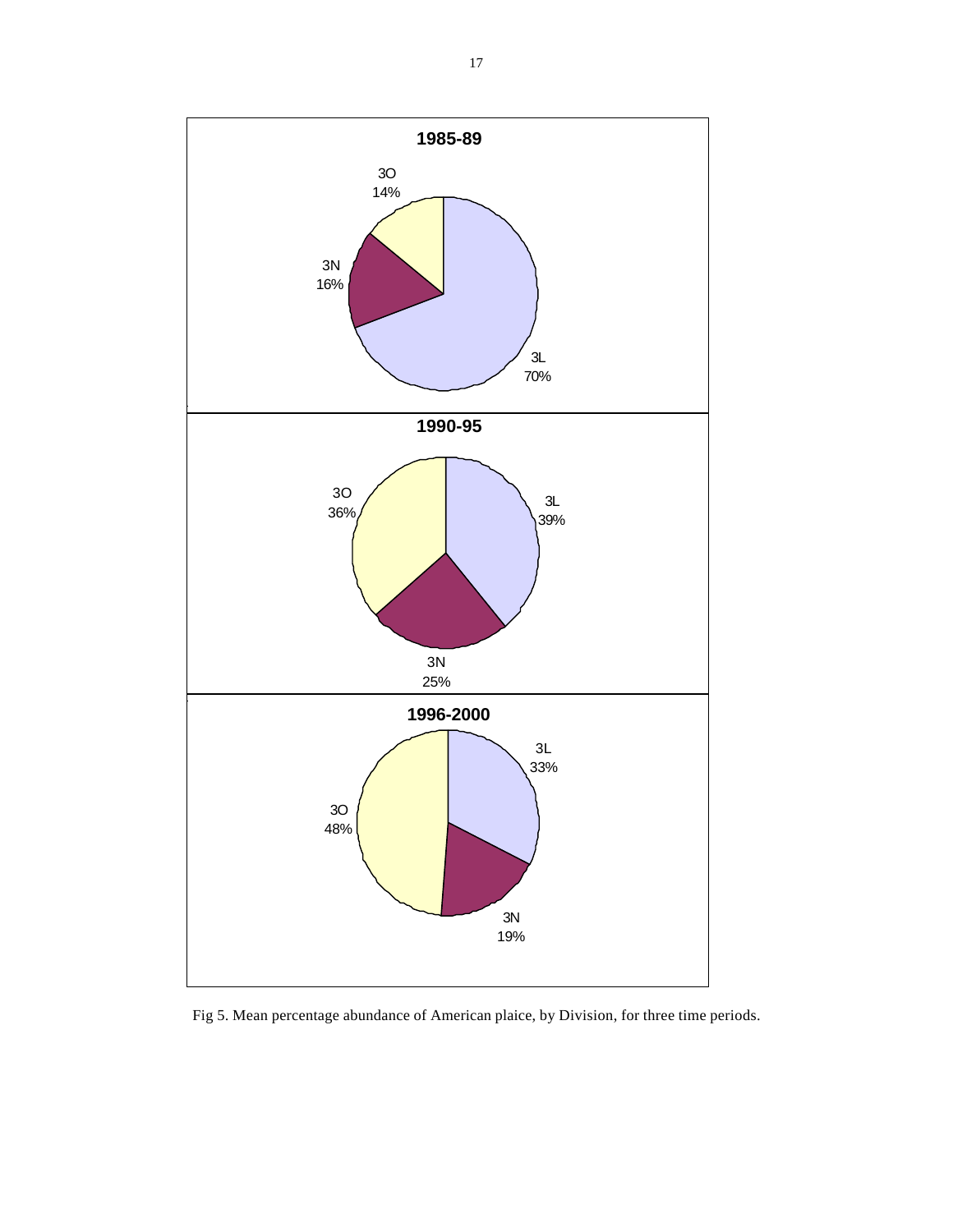

Fig. 6. Proportion of American plaice biomass in Div. 3LNO found north of 45 degrees N latitude, as measured by spring surveys.